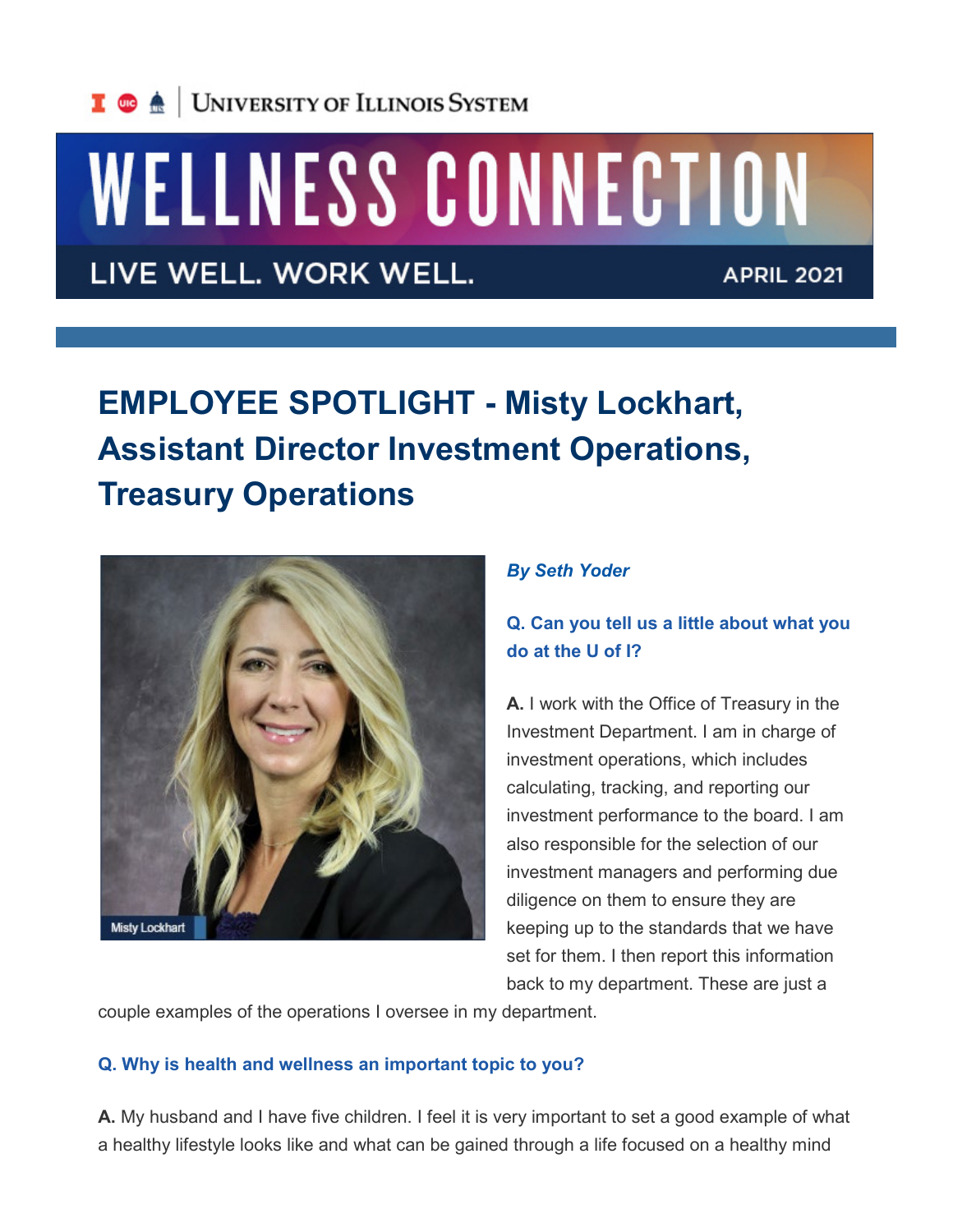and body. Additionally, it helps me so that I can keep up with the day-to-day rigors of parenting five children. While my children may not follow my approach to health and wellness, I believe that if they see the commitment I make towards my goals, in some small way it will rub off on them and help them as they pursue their aspirations in life.

### **Q. What are some of the physical and mental benefits you get from your exercise routine?**

**A.** When I exercise it provides me with the energy I need throughout my day. To some, that may sound strange because you would think that exercise would wear you out and drain your energy. That definitely was the case when I first started exercising, but through commitment and consistency, I was able to turn my workouts into fuel for my day. In fact, when I get out of my exercise routine, I can feel my energy levels drop as the day progresses, which motivates me even more to stick to my routine.

In regard to the mental benefits, I would say that my exercise routine has helped me manage my stress and anxiety. Trying to manage work, family, personal schedules, and everything that comes with it can be overwhelming. Taking 20-60 minutes for self-care goes a long way to temper some of the stress and anxiety that will invariably creep up during the day. I am not saying that my exercise routine has eliminated all of my stress or anxiety, but it has certainly helped me control it a little better.

#### **Q. Why do you approach your diet with a no-diet mindset?**

**A.** I have found that a restrictive diet is not good for me or my lifestyle. I generally follow a routine and eat a lot of the same things on a day-to-day basis, but if there are cookies or ice cream in the house, I am going to eat them. What I see as the secret to my success is not over doing it. By balancing sweets with healthy food options, I am able to enjoy myself and feel good while doing it.

One thing I do recognize is that when I get out of balance, it has a direct impact on my exercise routine. I don't feel as good when I go to do my workouts, and this is a helpful reminder to get back on track. It took some time for me to acclimate to my current diet, so now I just listen to my body and it does a good job of telling me when I am on track and when I need to make a modification. I understand that diet is personal, and everyone has to find the balance that best fits them and their health and lifestyle. That has definitely been the case for me. I have tried a number of different types of diets and now find the no-diet mindset has produced the best results for me. What I love about this approach is that I don't have to think or stress about food as much as I used to and having one less thing to stress about has been such a relief.